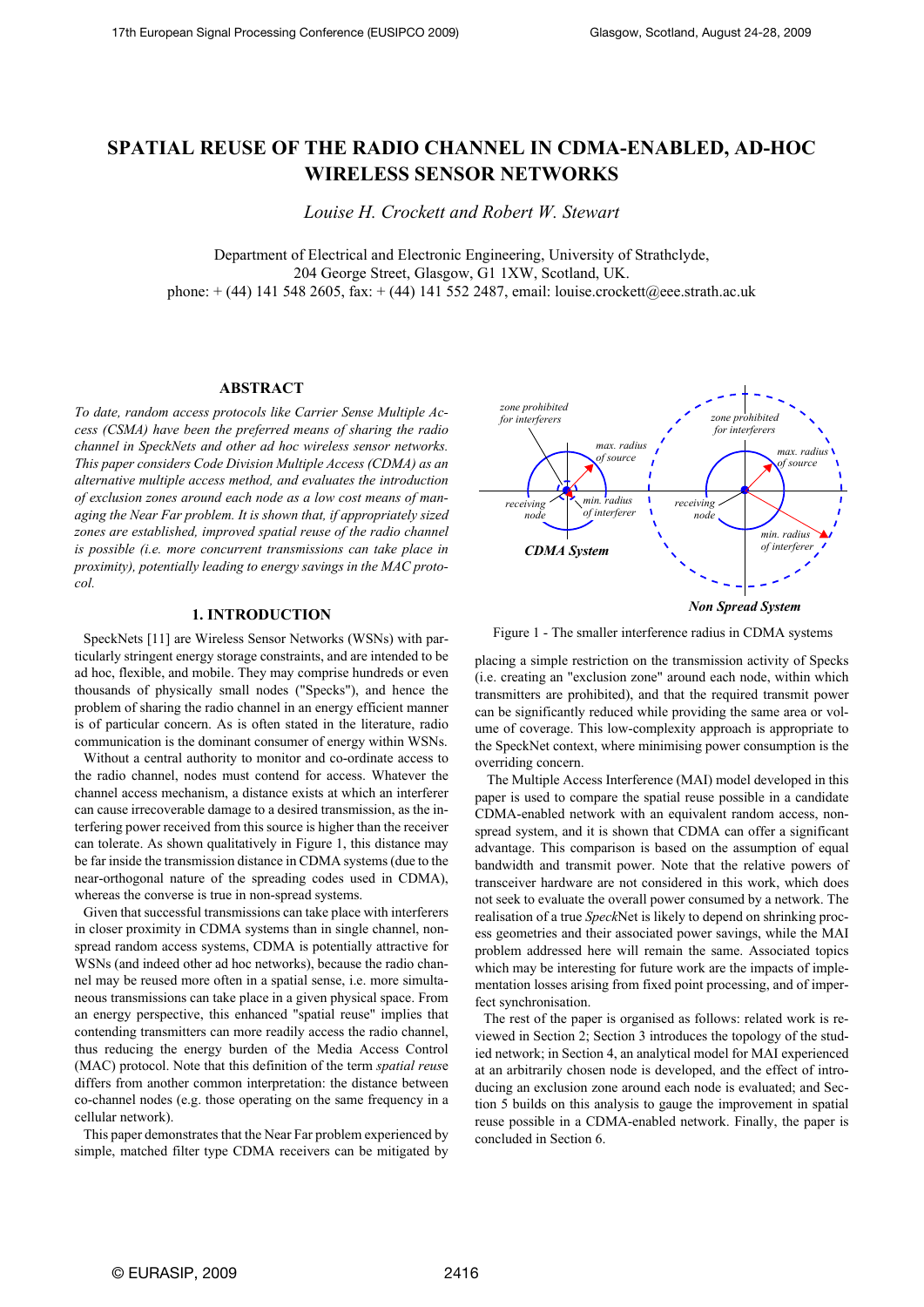# **2. CONTEXT OF THE WORK**

<span id="page-1-2"></span>Much of the prior work on Near Far mitigation in ad hoc CDMA networks has assumed additional complexity - either in the MAC layer to perform local scheduling, in the receiver hardware, or both - and is aimed at more richly resourced networks than SpeckNets, where optimising throughput and latency are key priorities [1], [6], [8]. For example, although the authors of [1] consider the same problem using a similar model, they evaluate adaptive Successive Interference Cancellation (SIC) as an enabling receiver architecture, the computational complexity of which would be prohibitive for this application.

Spatial reuse in generic ad hoc networks has previously been studied from a link level perspective in [\[5\]](#page-4-1) and [\[7\]](#page-4-2). However, the assumptions made in [\[5\]](#page-4-1) include that noise can be neglected, and that nodes are distributed in a regular 1 or 2 dimensional pattern. Spatial reuse is assessed in terms of the distance between co-channel transmitter-transmitter pairs - a different definition than applies in the current analysis - with the optimum distance being that which maximises network capacity. Reference [\[7\]](#page-4-2) also focuses on network capacity, and while it considers random node distributions, several assumptions differ from the work presented in this paper. In particular, the most basic of the scenarios covered involves scheduling based on Received Signal Strength (RSS), which is not directly applicable to the CDMA network considered here.

This paper is based on physical layer analysis, and contributes a comprehensive model of the MAI arising in an ad hoc CDMA network, wherein nodes are uniformly randomly distributed in 2 or 3 dimensional space, and the impact of both noise, and the specific interference properties of Gold codes, are included. By applying the model, it is shown that exclusion zones can be established around each receiving node and optimised to minimise transmit power. To the best of the authors' knowledge, this is the first analysis which focuses on minimising transmit power rather than maximising network capacity. Spatial reuse is assessed in terms of the area or volume around a receiving node within which transmitters must be silenced in order to fulfill bit error rate requirements.

Furthermore, for an example scenario, a quantitative comparison is made between the spatial reuse possible in a CDMA network, and a non-spread system in which nodes contend for access to a single frequency channel. The considerable advantage demonstrated in the CDMA case motivates future investigation of practical deployment considerations such as code allocation, and the co-ordination of transmission activity on a spatially aware but low energy basis.

## **3. NETWORK TOPOLOGY**

<span id="page-1-0"></span>Before proceeding, it is useful to define the topology of the network and associated terms, and to state relevant assumptions. As nodes are uniformly randomly distributed in two or three dimensions, the analysis is concerned with circular or spherical regions of space, and hence the terms "radius" and "distance" may be used interchangeably. Isotropic antennas are assumed.

Noting Figures 1 and 2, the following terms are used to describe the main features of the considered topology:

- Maximum Transmission Distance / Radius (d<sub>max</sub>) the maximum distance over which a successful transmission can take place in a particular set of noise and interference conditions. In Figure 1, this is the maximum distance of a source from the origin, where the receiver is assumed to reside.
- **Exclusion / Prohibited Zone** the area or volume adjacent to the receiver, within which interferers are prohibited. This is bounded by the distance (radius) *a*.



Figure 2 - An example 2D topology, illustrating the defined terms

- **Coverage Zone / Area** in CDMA systems, the area or volume enclosed by the inner radius  $a$  and the outer radius  $d_{max}$ , e.g. a ring in the 2D case. This represents the region from which the receiver can successfully receive a transmission, in average interference conditions.
- **Interference Zone / Area** the area or volume within which interferers are considered for interference analysis. This is the region bounded by inner radius *a* and outer radius *b*. The radius *b* is typically greater than  $d_{max}$ , and may be chosen such that an interferer at this distance contributes a known level of interference.

As an example, Figure 2 shows a network in which a random Speck has been chosen as the receiver. Transmissions from surrounding Specks can be received at distances up to  $d_{max}$ , in average interference conditions. Naturally, transmissions from further afield can contribute interference, even if they are too weak to be received correctly.

Correspondingly, interferers are considered up to a distance *b* from the receiver. Where an exclusion zone is created of radius *a*, the coverage zone is considered to be the ring bounded by *a* and *dmax*, while the interference zone is the ring bounded by *a* and *b*. It is assumed that all Specks in the network have fixed transmit power. However, the number of Specks transmitting in the region of interest, and the positions (and hence path losses) of these sources are variable. The analysis which follows is concerned only with the average (or "expected") conditions.

# **4. ANALYTICAL MODEL**

<span id="page-1-1"></span>It is well known that  $E_b/N_0$  is a normalised version of signal to noise ratio applicable to digital systems, where  $E<sub>b</sub>$  denotes the received energy per bit, and  $N_0$  is the noise spectral density [10]. When analysing a CDMA network, an interference term  $I_0$  is also included to represent the interference of the system. These quantities relate to the signal power (*S*), noise power (*N*), interference power  $(I)$ , bit rate  $(R)$ , spread spectrum bandwidth  $(W_{SS})$  and processing gain  $(G_n)$  as follows,

$$
\frac{E_b}{N_0 + I_0} = \frac{S/R}{(N+I)/W_{SS}} = \frac{G_p S}{(N+I)}.
$$
 (1)

<span id="page-1-3"></span>The minimum level of  $E_b/(N_0 + I_0)$  is defined by the desired Bit Error Rate (BER) according to a standard curve, where  $p(e)$  is the probability of bit error,

$$
p(e) = \frac{1}{2} \left[ 1 - erf \left( \sqrt{\frac{E_b}{N_0 + I_0}} \right) \right]
$$

and therefore, for any target BER, the user population is limited ac-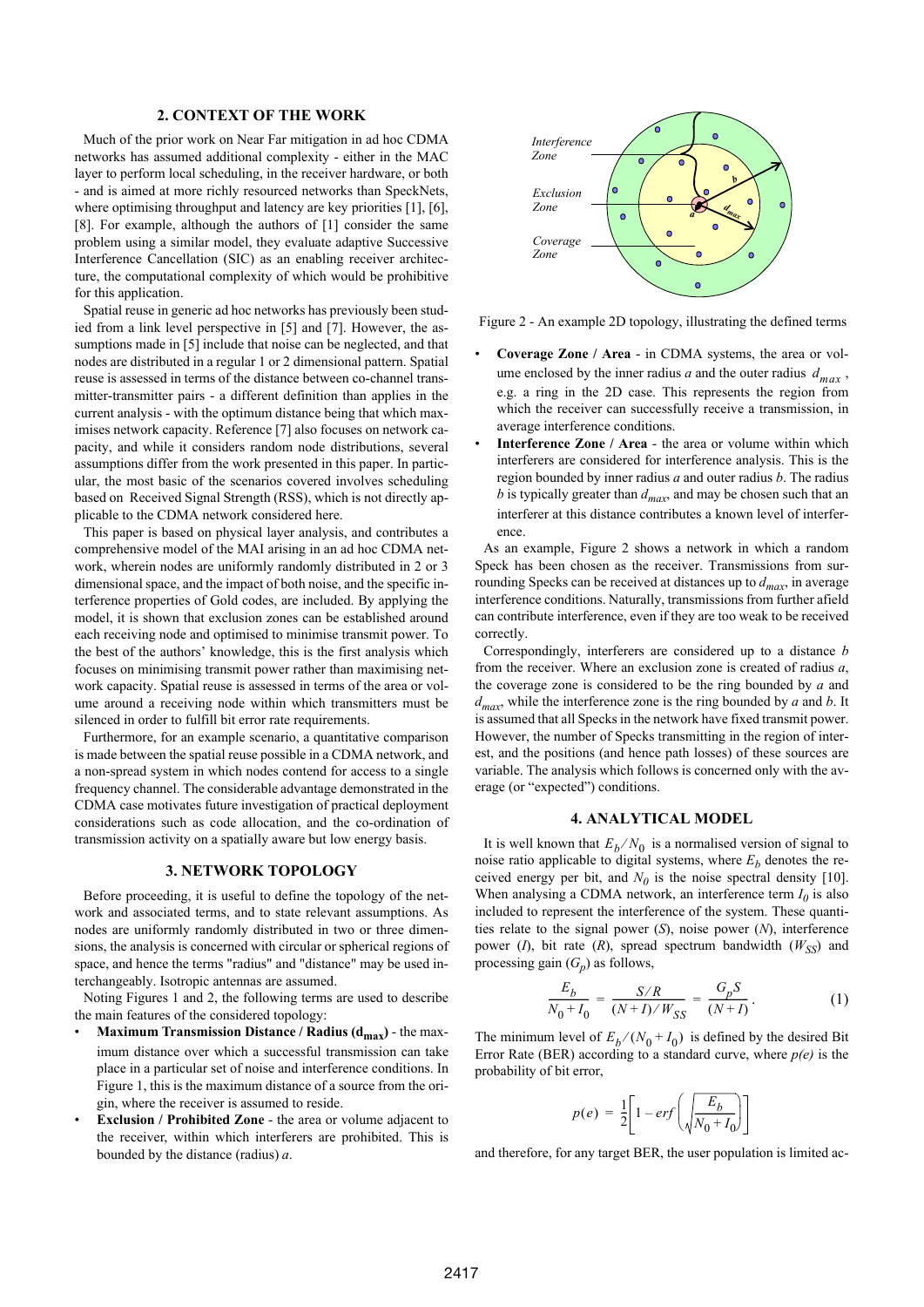cording to the amount of interference permitted.

<span id="page-2-0"></span>Rearranging [\(1\)](#page-1-3) and substituting for *I* gives an equation for signal power in terms of the expected noise and interference conditions,

$$
S = \frac{\varepsilon}{G_p} [N + E(M)E(I_M)] \tag{2}
$$

where  $E(M)$  is the expected interfering node population,  $\varepsilon$  is used as shorthand for  $E_b/(N_0 + I_0)$ , and  $E(I_M)$  is the expected interference power arising from an individual source,

$$
E(I_M) = KP_{tx}E(\alpha). \tag{3}
$$

<span id="page-2-3"></span>In [\(3\)](#page-2-3),  $P_{tx}$  is the transmit power, and *E*(α) is the expected path loss of interferers, found using a probability density function for path loss [2], and *K* is chosen as 0.66 to reflect the cross-correlation properties of Gold codes (assumed throughout this paper) [3], [4]. Note that this differs from the value  $K = 1$  implied in [1] and [6].

# **4.1 Maximum Transmit Distance and Coverage**

By rearranging [\(2\),](#page-2-0) and making the substitution

$$
S = P_{tx} \left(\frac{\lambda}{4\pi d_{\text{max}}} \right)^t
$$

<span id="page-2-4"></span>to reflect a simple path loss model with carrier frequency  $\lambda$  and path loss exponent *i*, the following expression is obtained for maximum transmission distance,

$$
d_{max} = \frac{\lambda}{4\pi \sqrt{\frac{\varepsilon}{G_p P_{tx}}(N + E(M)E(I_M))}}
$$
(4)

<span id="page-2-1"></span>As stated previously, this is the greatest distance, on average, at which a transmission can be successfully received in the defined noise and interference environment. The corresponding coverage area or volume can be found using [\(5\)](#page-2-1) or [\(6\)](#page-2-2) for 2D or 3D deployments, respectively.

$$
A_R = \pi (d_{max}^2 - a^2) \tag{5}
$$

$$
V_S = \frac{4}{3}\pi (d_{max}^3 - a^3)
$$
 (6)

#### <span id="page-2-9"></span><span id="page-2-2"></span>**4.2 Maximising Coverage Area or Volume**

By expanding [\(4\)](#page-2-4) and making the appropriate substitutions for  $E(\alpha)$ , two different expressions are obtained for  $d_{max}$  in each of the two- and three-dimensional cases. In 2D, [\(7\)](#page-2-5) applies when the path loss index  $i = 2$ , and [\(8\)](#page-2-6) applies for all other path loss indices. Sim-ilarly in 3D, [\(9\)](#page-2-7) is used when  $i = 3$ , and [\(10\)](#page-2-8) in all other cases. The symbol  $\gamma$  is used to represent the intensity of transmitting Specks in nodes per  $m^2$  or  $m^3$ .

<span id="page-2-6"></span><span id="page-2-5"></span>
$$
d_{max} = \frac{\lambda}{4\pi \sqrt{\frac{\varepsilon N}{G_p P_{tx}} + \frac{\varepsilon K \gamma \lambda^2 (\ln(b) - \ln(a))}{8\pi G_p}}} \tag{7}
$$

<span id="page-2-7"></span>
$$
d_{max} = \frac{\lambda}{4\pi i \sqrt{\frac{\varepsilon N}{G_p P_{tx}}} + \frac{2\pi \varepsilon K \gamma \left(\frac{\lambda}{4\pi}\right)^i \left(\frac{b^{2-i} - a^{2-i}}{2-i}\right)}}{G_p}
$$
(8)

$$
d_{max} = \frac{\lambda}{4\pi \sqrt[3]{\frac{\varepsilon N}{G_p P_{tx}} + \frac{\varepsilon K \gamma \lambda^3 (\ln(b) - \ln(a))}{16\pi G_p}}}
$$
(9)

<span id="page-2-8"></span>
$$
d_{max} = \frac{\lambda}{4\pi \sqrt{\frac{\varepsilon N}{G_p P_{tx}} + \frac{4\pi \varepsilon K \gamma \left(\frac{\lambda}{4\pi}\right)^i \left(\frac{b^{3-i} - a^{3-i}}{3-i}\right)}{G_p}}}
$$
(10)

The covered area or volume can therefore be expressed in terms of the exclusion radius, *a*, by substituting these equations into [\(5\)](#page-2-1) and [\(6\).](#page-2-2) Coverage can be maximised by carefully choosing *a*, i.e. excluding Specks from transmitting within a certain optimum radius of the receiver. The resulting expressions for the 2D cases are given by the next two equations, which correspond to [\(7\)](#page-2-5) and [\(8\).](#page-2-6) (Note the 3D versions are omitted from here on due to space constraints, but these equations can be developed using the same method.)

$$
A_2 = \frac{\lambda^2}{\left(\frac{16\pi\varepsilon N}{G_p P_{tx}} + \frac{2\varepsilon K\gamma\lambda^2(\ln(b) - \ln(a))}{G_p}\right)} - \pi a^2
$$

$$
A_i = \frac{\lambda^2}{\sqrt{\frac{8N}{G_p P_{tx}}} + \frac{2\pi\varepsilon K\gamma\left(\frac{\lambda}{4\pi}\right)\left(\frac{b^{2-i} - a^{2-i}}{2-i}\right)\left(\frac{a}{b}\right)^2}} - \pi a^2
$$

[Figure 3](#page-2-10) provides an example, plotting maximum transmission distance  $(d_{max})$  and coverage area  $(A_{i=2.5})$  against exclusion radius (*a*) for the parameters given in the appendix [\(Section 7](#page-4-3)). In this case, choosing *a* as the optimum value produces an 254% increase in coverage area compared to the case without an exclusion zone, where it is assumed that  $a = \lambda$ . (Note the restriction  $a \ge \lambda$ , due to the invalidity of the simple path loss model within this range.)



<span id="page-2-10"></span> Figure 3 - Variation of maximum transmit distance (*dmax*) and coverage area, with exclusion zone radius (*a*).

#### **4.3 Minimising Transmit Power**

Coverage area or volume can be maximised for a fixed transmit power, and hence it follows that transmit power can be minimised for a fixed coverage region. The optimum power can also be calculated as a function of *a*, with the target coverage area or volume represented by  $A_0$  or  $V_0$ , respectively. Again, this analysis results in a set of four equations, corresponding to the conditions stated in [Sec](#page-2-9)[tion 4.2.](#page-2-9) The pair presented here (equations [\(11\)](#page-3-1) and [\(12\)\)](#page-3-2) relate to the two dimensional case, firstly for path loss exponent  $i = 2$ , and secondly for all other path loss indices.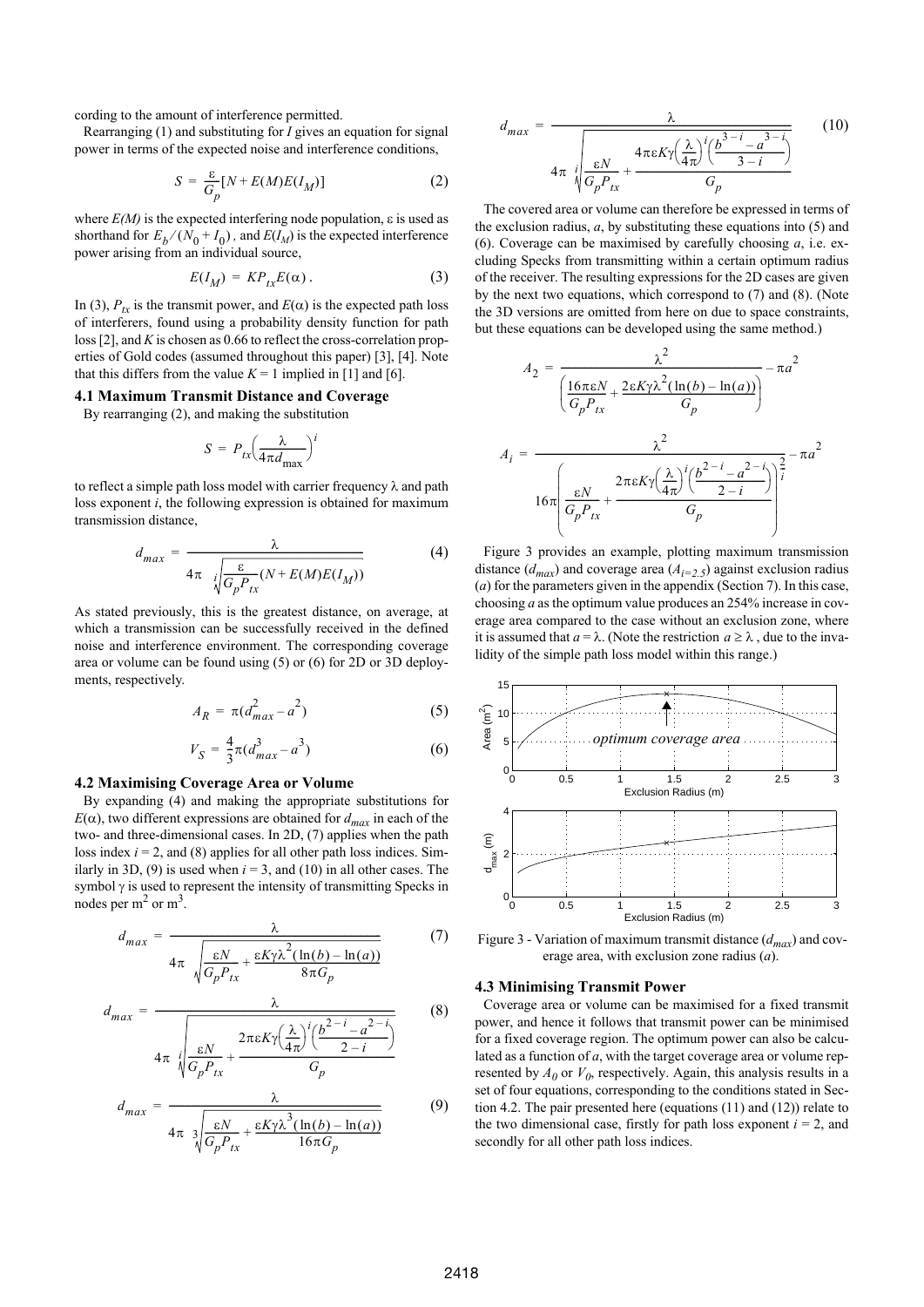<span id="page-3-2"></span><span id="page-3-1"></span>
$$
P_{tx_{opt}} = \frac{8\pi N}{\frac{G_p\lambda^2}{2\epsilon(A_0 + \pi a^2)} - K\gamma\lambda^2(\ln(b) - \ln(a))}
$$
(11)

$$
P_{tx_{opt}} = \frac{N}{\frac{G_p}{\epsilon} \left( \frac{\lambda^i}{16\pi((A_0 + \pi a^2))^{(i/2)}} \right)}
$$
(12)  

$$
\frac{N}{-2\gamma\pi K \left( \frac{\lambda}{4\pi} \right)^i \left( \frac{b^{(2-i)} - a^{(2-i)}}{2 - i} \right)}
$$

Adopting the same example parameters as previously, a graph of transmit power against exclusion radius can be drawn, as shown in Figure 4. The value of *a* which minimises transmit power is marked. Note that a significant reduction is achieved even for *approximately* the correct value (which is a more realistic assumption in a real deployment).



Figure 4 - Variation of transmit power with exclusion radius (*a*)

## **4.4 Summary of Results**

Figure 5 compares the powers and coverage areas resulting from the three scenarios presented, namely:

- 1. The original transmit power  $(P_{tx})$ , and without an exclusion zone ( $a = \lambda$  is used for analysis).
- 2. The original transmit power  $(P_{tx})$ , and with the exclusion radius set to maximise the covered area.



Figure 5 - Comparison of coverage areas and transmit powers

3. The original area  $(A<sub>0</sub>)$ , with the exclusion zone radius set to minimise transmit power  $(P_{tx_{opt}})$ .

The main implication of these results is that Quality of Service (QoS) requirements can be met using a significantly reduced transmit power, simply by restricting the positions of transmitting Specks. In a network like a SpeckNet, which already incorporates duty-cycling, and redundancy to cater for node failure, this could be achieved by coordinating the "sleeping" of Specks in a spatially intelligent manner.

# **5. SPATIAL REUSE**

<span id="page-3-0"></span>In the introduction, it was qualitatively shown that CDMA systems have smaller interference radii than non-spread systems. In this section, the difference is quantified for an example scenario, and linked to spatial reuse - the distance at which concurrent transmissions can take place simultaneously while achieving the required BER, in average conditions. The exclusion radius defines the area or volume effectively "consumed" by a transmission.

Fair comparison requires a non-spread system with equal transmit power, and which is equivalent to the CDMA system in the sense that their signaling rates (and hence bandwidths) are the same. This non-spread model requires three changes from the CDMA version.

Firstly, as a result of the higher bit rate, transmission intensity is lower than the CDMA system by the factor  $G_p$ , i.e.

$$
\gamma_{ns} = \frac{\gamma_s}{G_p}
$$

(where the subscripts *s* and *ns* denote the spread and non-spread systems, respectively). The limit of the interference zone, *b*, is also defined differently. In the spread system, it is assumed that interferers are considered within the radius at which despread interference is 10dB below the noise floor,

$$
b_s = \frac{\lambda}{4\pi \sqrt{\frac{N}{10KP_{tx}}}},
$$

whereas in the non-spread system, the Gold code constant, *K*, is omitted. Likewise, [\(3\)](#page-2-3) is amended to omit *K*. The result of these changes is an equation equivalent to [\(4\)](#page-2-4) for the non-spread case,

$$
d_{max} = \frac{\lambda}{4\pi \sqrt{\frac{\varepsilon}{P_{tx}}(N + E_{ns}(M)E_{ns}(I_M))}}
$$

Expanded equations for the four different topology and path loss scenarios can be developed from this.

The spatial reuse comparison adopts the following procedure:

Assume that the maximum transmission distances of the spread and non-spread systems are equal, i.e.

$$
d_{max_s} = d_{max_{ns}}.
$$

- Rearrange the resulting equation for  $a<sub>s</sub>$ , the exclusion radius of the spread system.
- Evaluate  $a_s$  as  $a_{ns}$  is varied (with other parameters fixed).

For example, the resulting expression for a 2D deployment with path loss  $i > 2$  is given by [\(13\)](#page-4-4).

It is assumed that transmit power is fixed, and that  $a<sub>c</sub>$  is optimised for coverage area. Additionally, note that while realisable values of *Gp* for Gold codes are limited [4], [9], intermediate values are plotted in Figure 7 for visualisation purposes, with valid Gold code